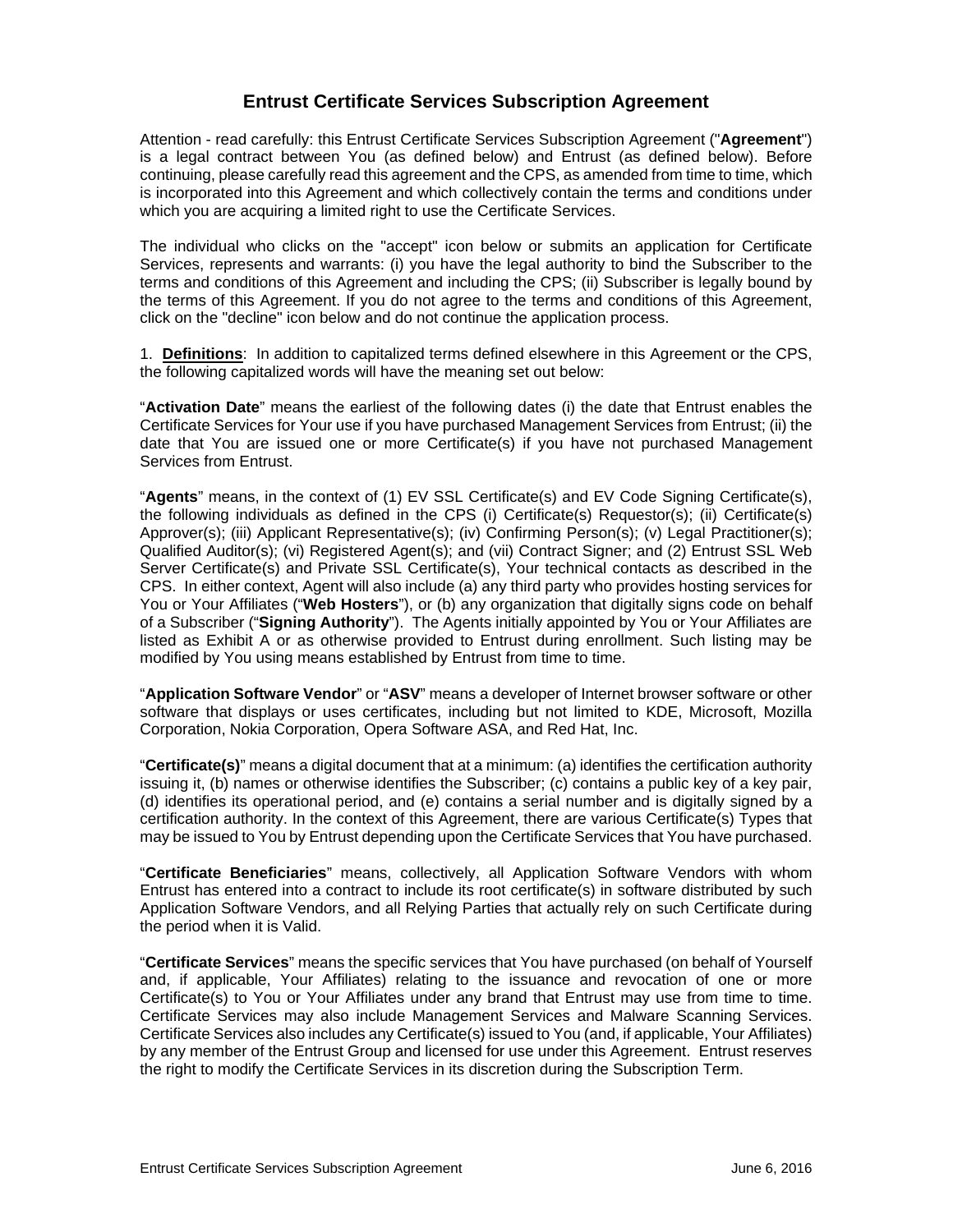"**Certificate(s) Types**" means the type of Certificate(s) that You are issued as part of Certificate Services. These may include extended validation (EV) multi-domain Certificate(s) ("**EV SSL Certificate(s)**"), extended validation (EV) code signing Certificate(s) ("**EV Code Signing Certificate(s)**"), Entrust SSL web server Certificate(s) ("**Standard Certificate(s)**"), advantage SSL web server Certificate(s) ("**Advantage Certificate(s)**"), unified communication multi-domain Certificate(s) ("**UCC Certificate(s)**"), wildcard Certificate(s) ("**Wildcard Certificates**"), code signing Certificate(s) ("**Code Signing Certificate(s)**"), document signing certificates ("**Document Signing Certificate(s)**"), mobile device Certificates ("**Device Certificate(s)**"), private SSL Certificate(s) ("**Private SSL Certificate(s)**") and secure email personal certificates and secure email enterprise certificates are collectively referred to as "**Client Certificate(s)**"). Standard Certificate(s), Advantage Certificate(s), Wildcard Certificate(s) and UCC Certificate(s) are also collectively referred to as "**Entrust SSL Web Server Certificate(s)**". EV SSL Certificate(s) and EV Code Signing Certificate(s) are also collectively referred to as "**Entrust EV Certificate(s)**". Any Certificates for Adobe CDS will not be distributed under this Agreement, but rather will be made available under the Subscriber Agreement for Entrust Certificates for Adobe Certified Document Services (CDS), although this Agreement does describe the Management Services that may be made available for such Entrust Certificates for Adobe CDS.

"**Client Certificate Agreement**" means the most recent version of the Client Certificate Agreement that can be found on the Internet at http://www.entrust.net/cps.

"**Contract Signer**" means the individual who agrees to this Agreement on behalf of, and under the authority of, the Subscriber.

"**CPS**" means the most recent version of the certification practice statement that is incorporated by reference into this Agreement and the Certificate(s) that You are issued, as may be amended from time to time in accordance with the terms of the CPS. The CPS applicable to a specific Certificate(s) that You are issued in connection with Certificate Services depends on the Certificate(s) Type(s) and can be found on the Internet at http://www.entrust.net/cps or by contacting Entrust. For example, use of EV SSL Certificate(s) and EV Code Signing Certificate(s) is governed by the most recent version of the document titled "Certification Practice Statements for Extended Validation (EV) Certificates", use of Entrust SSL Web Server Certificate(s), Code Signing Certificate(s), Document Signing Certificate(s) and Client Certificates is governed by the most recent version of the document titled "Certification Practice Statement", and use of Private SSL Certificate(s) is governed by the most recent version of the document titled "Certification Practice Statement For Private Trust Certificates".

"**Enterprise**" means You, Your Agents, and Your Affiliates.

"**Entrust**" means Entrust, Inc. if You are a resident of the United States; otherwise, Entrust means Entrust Limited. "**Entrust Group**" means collectively Entrust Holdings, Inc., its subsidiaries, its licensors (including for the avoidance of any doubt Microsoft), its Resellers, its suppliers, and the directors, officers, employees, agents and independent contractors of any of them. "**Entrust Group Affiliates**" means collectively, Entrust Datacard Corporation and its Affiliates, where "Affiliates" means a person or entity that directly, or indirectly through one or more intermediaries, controls, is controlled by or is under common control with a party hereto (with "control" meaning ownership of more than fifty percent (50%) of the voting stock of the entity or, in the case of a non-corporate entity, an equivalent interest).

"**EV Guidelines**" means; (i) in respect to EV SSL Certificate(s), the most recent version of the CA/Browser Forum Guidelines For The Issuance And Management of Extended Validation Certificates ("EV SSL Guidelines"), and (ii) in respect to EV Code Signing Certificate(s), the most recent version of the CA/Browser Forum Guidelines For The Issuance And Management of Extended Validation Code Signing Certificates ("EV Code Signing Guidelines"). EV Guidelines are posted on the Internet at http://www.cabforum.org/.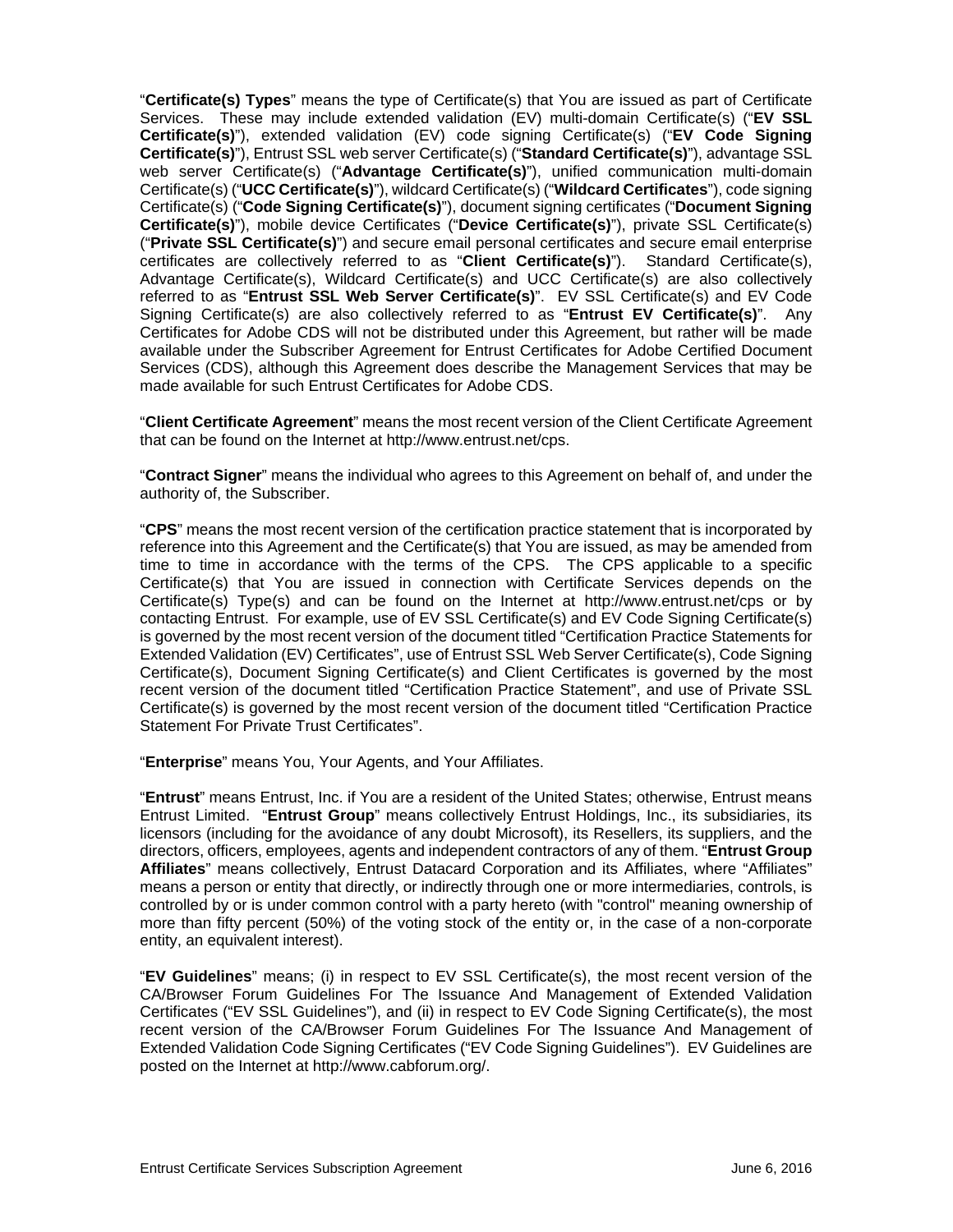"**Governmental Authority**" means any foreign or domestic national, provincial, state, territorial, or local government authority; quasi-governmental authority; court; government organization; government commission; governmental board, bureau or instrumentality; regulatory, administrative or other agency; or any political or other subdivision, department, or branch of any of the foregoing.

"**Malware Scanning Services**" means optional daily malware scanning services that are made available with a Certificate and hosted by a third party supplier on behalf of Entrust. Each Entrust SSL Web Server Certificate includes the option to perform limited daily malware scanning for up to 250 pages and blacklist monitoring, for one domain. EV SSL Certificates includes the option to perform limited daily malware scanning for up to 500 pages, blacklist monitoring, and such other ancillary scans for one domain that are documented as part of the services. For greater certainty, Private SSL Certificates do not include Malware Scanning Services. Such Malware Scanning Services are subject to You supplying the information necessary to such third party supplier to perform such services and will be available until the earlier of: (i) the end of the Subscription Term; (ii) revocation of the applicable Certificate corresponding to the domain being scanned; and (iii) Malware Scanning Service discontinuation by Entrust. Entrust reserves the right to alter the features and functionality of the Malware Scanning Services or discontinue such services throughout the Subscription Term and makes no warranty that any malware, security threats or vulnerabilities will be detected or is detectable by such services.

"**Management Services**" means a self-service administration tool hosted by Entrust that is designed to help You manage Certificate(s) that may be made available to You by Entrust that enables You to manage the issuance, revocation, and expiry of one or more Certificate(s) issued to You as part of Certificate Services. Management Services are available in two (2) deployment and use models as may be described in the documentation: a certificate pooling model ("Pooling") and a non-pooling model ("Non-Pooling").

"**Permitted Group**" means in the case of (i) Entrust SSL Web Server Certificate(s), EV SSL Certificate(s), Private SSL Certificate(s), EV Code Signing Certificate(s), Document Signing Certificate(s) and Code Signing Certificates, You and Your Affiliates; and (ii) in the case of Client Certificates, Your employees or third parties conducting Enterprise related business with to whom You have assigned an email address for such business purposes.

"**Person**" means and includes an individual, corporation, business, trust, partnership, limited liability company, association, joint venture, Governmental Authority, public corporation, or any other legal or commercial entity.

"**Reseller**" means a legal entity authorized by Entrust to resell Certificate Services to You.

"**Microsoft**" means Microsoft Corporation, a Washington corporation, with its principal place of business at One Microsoft Way, Redmond, Washington 98052-6399.

"**Relying Party**" means any individual or entity that relies on a Valid Certificate. For avoidance of doubt, an ASV is not a "Relying Party" when software distributed by such ASV merely displays information regarding a Certificate.

"**Subscriber**" means the Person in the Permitted Group who is issued a Certificate under this Agreement.

"**Subscription Fees**" means the fees established by Entrust that You will pay to use the Certificate Services, Management Services and ECS Support Services, as posted from time to time at Entrust's internet web site and/or in the documentation included with the Management Services, or as set out in a quotation issued to You by Entrust, or as set out in a purchase order issued by You to Entrust (or an authorized reseller of Entrust) that has been accepted by Entrust. In spite of the foregoing, if You have purchased the Certificate Services through a Reseller the Subscription Fees will be the fees agreed to between You and such Reseller provided that such Reseller pays to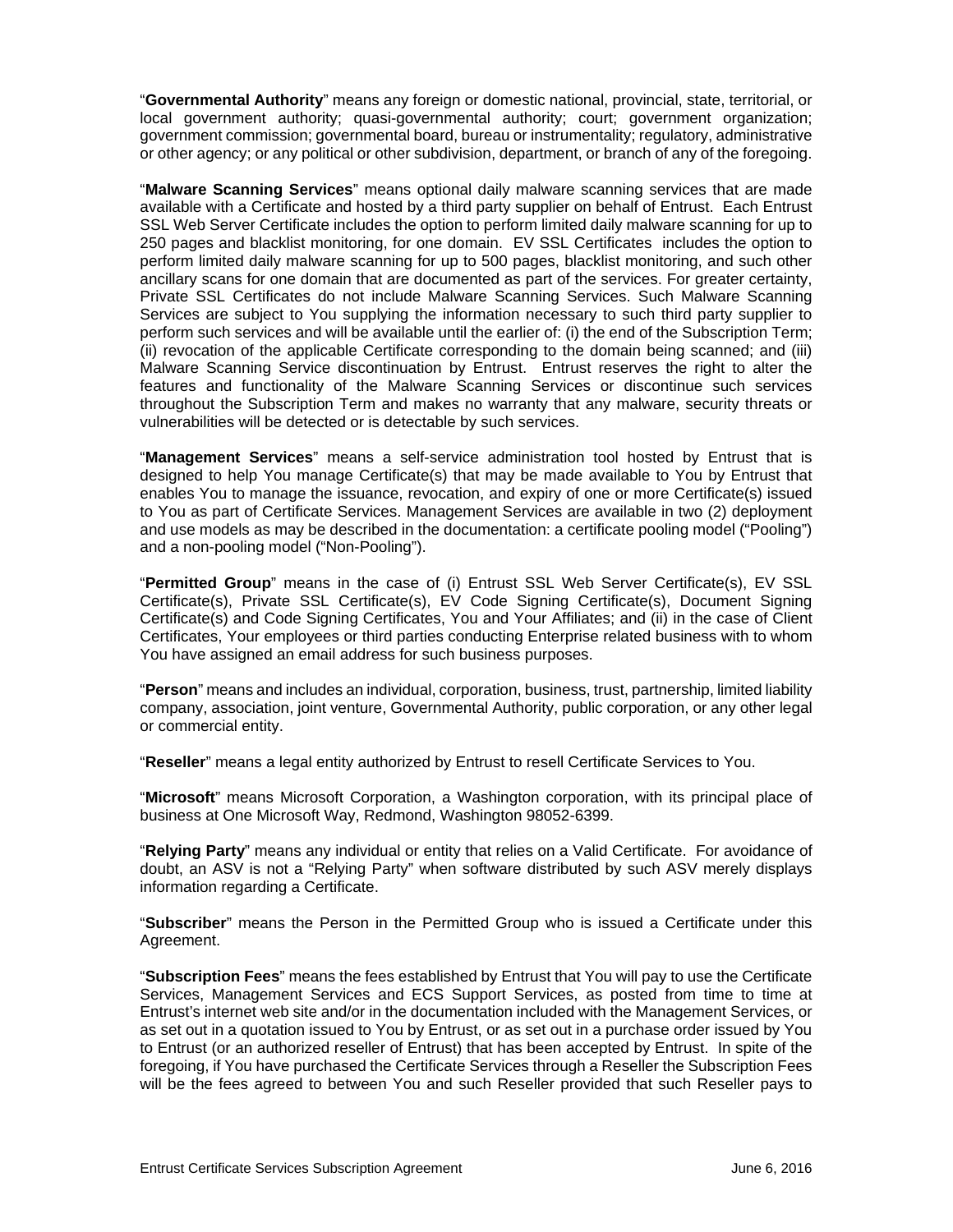Entrust such portion of such Subscription Fees as required pursuant to the written agreement between Entrust and such Reseller.

"**Subscription Term**" means the length of time that You have subscribed to purchase Certificate Services commencing on the Activation Date. In the case where You have purchased Certificate Services that: (i) are for a single Certificate, the Subscription Term is the validity period of the applicable Certificate(s); (ii) include "Pooling" Management Services, the Subscription Term is the period of time for which You have purchased the right to use such Management Services, irrespective of whether the Certificate(s) that are issued to You as part of Certificate Services have validity periods extending beyond such period of time, or (iii) include "Non-Pooling" Management Services, the Subscription Term is the validity period of the applicable Certificate(s) issued under such Management Services, provided that all such Certificates are issued on or before the one (1) year anniversary of the Activation Date after which time such ability to request issuance shall expire. In the event that You elect to renew your subscription to the Certificate Services upon expiration of the Subscription Term for an additional length of time (a "Renewal Term"), the Subscription Term will be extended to include such Renewal Term upon payment of the Subscription Fees for the Renewal Term. In any case, the Subscription Term may be shortened pursuant to Section 7 of this Agreement.

"**You**" or "**Your**" means the Person who has entered into this Agreement to receive Certificate Services.

"**Your Affiliates**" means Your controlled subsidiaries who You will cause to comply with this Agreement. In this context, You control a subsidiary if You own fifty percent (50%) or more of the voting rights for the board of directors or other mechanism of control for the corporation or other entity.

"**Valid**" means that a Certificate that has not expired and has not been revoked.

#### 2. **Services and License**

- (a) Issuance of Certificate(s): Upon receipt of Your application for Certificate Services, Entrust will perform limited verification (as described in the CPS) of the information submitted by Enterprise. After completing such verification, Entrust may issue You or Your Affiliates (if applicable) one or more Certificate(s) (depending on the amount of Subscription Fees You have paid) as described in the CPS. If Entrust issues Certificate(s) services to You or Your Affiliates (if applicable), Entrust will make such Certificate(s) available for retrieval.
- (b) Grant of License: Subject to the terms and conditions of this Agreement, Entrust hereby grants to Enterprise a non-exclusive, non-transferable license to use the Certificate Services; provided, however, that Enterprise may only use the Certificate Services (including for the avoidance of any doubt, all Certificate(s)) in compliance with this Agreement and the CPS, for the sole purposes of securing communications pertaining to Enterprise related business. If the Certificate Services include Management Services, Enterprise may only use the Management Services in compliance with this Agreement and the CPS for the purpose of managing Certificate(s) issued by Entrust to You or Your Affiliates. All use of the Management Services must be in accordance with the documentation supplied to You as part of the Management Services. If Entrust makes computer software available to Enterprise for download as part of the Certificate Services, such software will be licensed to Enterprise under the terms of the license agreement embedded in or associated with such software. Enterprise does not acquire any rights, express or implied, in the Certificate Services, other than those rights specified in this Agreement and the CPS. Enterprise will not host, time-share, rent, lease, sell, license, sublicense, assign, distribute or otherwise transfer any component of Certificate Services, except as provided in this Agreement and the CPS. If one or more enabling mechanisms ("**License String**") that provides Enterprise with access to the Certificate Services is supplied to Enterprise, Enterprise may only use such Licensing String for the purpose of using the Certificate Services and Enterprise may not copy or alter a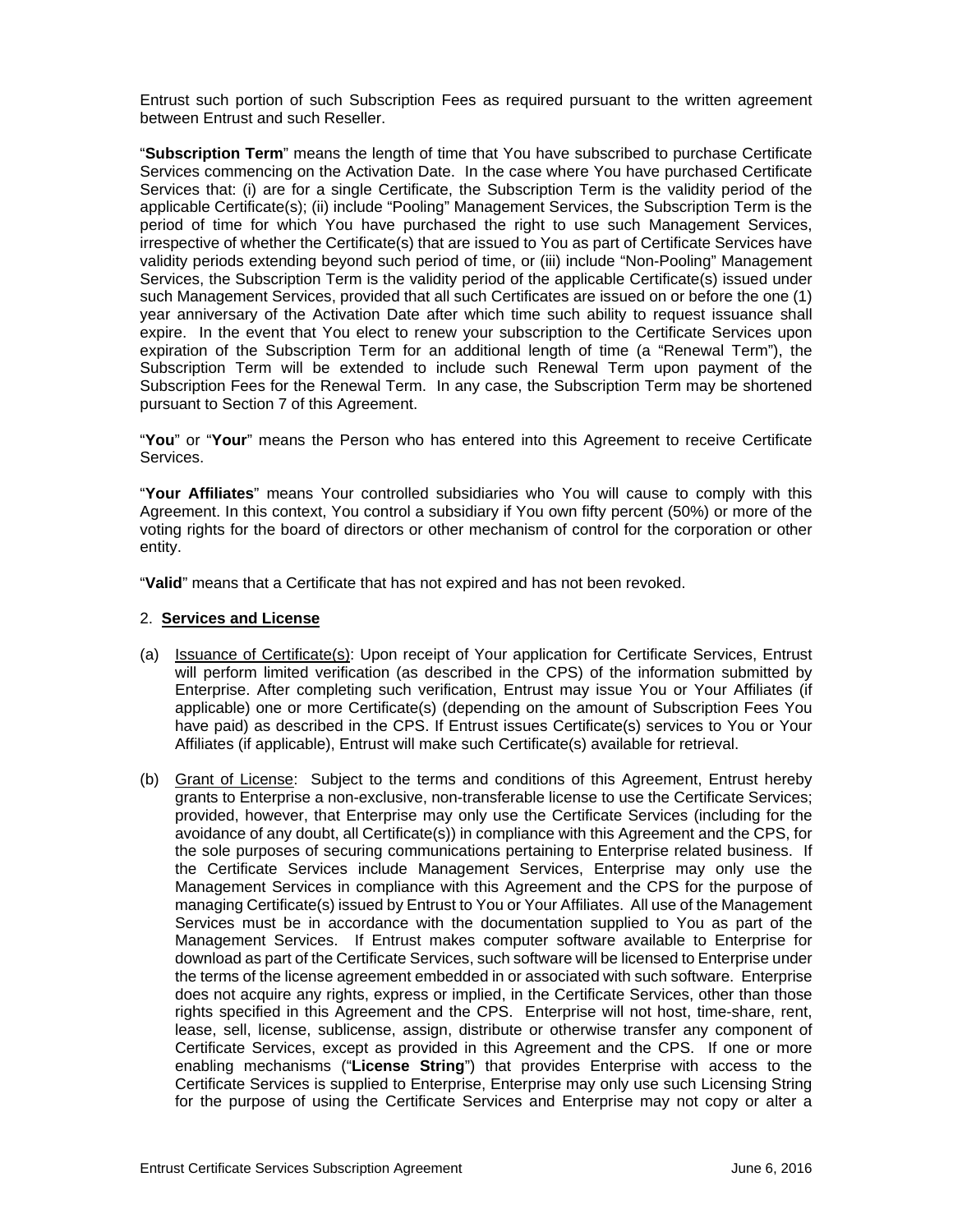Licensing String. Each permitted copy of all or part of any item of Certificate Services must include all copyright notices, restricted rights legends, proprietary markings and the like exactly as they appear on the copy delivered by Entrust to Enterprise. You may only deploy the number of Certificates that You have purchased from Entrust or its Reseller. Enterprise will not copy, modify, adapt or merge copies of the Certificate Services except as provided in this Agreement and the CPS. Enterprise will not translate, reverse engineer, de-compile or disassemble the Certificate Services except to the extent that law explicitly prohibits this restriction notwithstanding a contractual restriction to the contrary.

- (c) Lifecycle Monitoring Service: Entrust will provide You with a lifecycle monitoring service ("**LMS**"). The LMS is designed to reduce the chance of disruption of Your service which may be caused by the expiration of Your Certificate(s). Entrust will use commercially reasonable efforts to send an email to the technical contact listed in the information provided to Entrust with Your Certificate Services Application (such person referred to as "**Notice Recipient**"). Such email will inform the Notice Recipient that Your Certificate(s) is due to expire according to the user configurable parameters set out in the Management Services. In the event that the Notice Recipient changes, You can still receive a LMS email notice if You provide Entrust with updated contact information for the Notice Recipient at least sixty (60) days prior to the date that Your Certificate(s) is due to expire. You will not be eligible for the LMS if Your Notice Recipient changes and Entrust is not informed of such change within the time period set forth above.
- (d) ECS Support Services: If You have purchased Management Services You are entitled to receive the ECS Support Services set below. "**ECS Support Services**" means the maintenance, support and verification services relating to the: (i) issuance and revocation of one or more Certificate(s) to You or Your Affiliates, (ii) Certificate Services, and (iii) Management Services, that are provided by Entrust according to the service plan selected and paid (if applicable) for by You. ECS Support Services are available in the following service plans: (i) the Silver Support Plan ("**Silver Support**"), and (ii) the Platinum Support Plan ("**Platinum Support**"). ECS Support Services are provided by Entrust for the duration of the Subscription Term pursuant to the terms and conditions of the ECS Support Services Agreement available on the Internet at www.entrust.net/cps. Entrust reserves the right to modify the ECS Support Services in its discretion during the Subscription Term.

If You have subscribed to Management Services, Silver Support services will be provided to You at no additional charge as part of the Management Services that You have subscribed to.

If You have subscribed to Management Services, You may elect to upgrade the ECS Support Services to the Platinum Support Plan, subject to Your payment of the applicable Subscription Fee. The Subscription Fee for the Platinum Support Plan must be paid for all Certificates in the Management Services account, or added thereafter during the Subscription Term.

# 3. **Fees**

You will pay all applicable Subscription Fees for any Certificate Services issued to You, plus any additional taxes. Such payment will be made within thirty (30) days of the receipt of an invoice from Entrust for any such Certificate Services; provided, however that if You have purchased the Certificate Services through a Reseller then the payment terms will be those terms established between You and such Reseller. In the event that You do not pay the applicable fees for any Certificate Services extended to You (or where You have purchased the Certificate Services through a Reseller and such Reseller does not pay Entrust the applicable fees for any Certificate Services in accordance with Entrust's agreement with such Reseller), Enterprise will not be entitled to use such Certificate Services (including for the avoidance of any doubt, any Certificate(s)) and Entrust may refuse to process any subsequent applications submitted by You for additional Certificate Services and revoke all Certificate(s). All amounts due under this Agreement to Entrust must be paid to the invoicing member of the Entrust Group.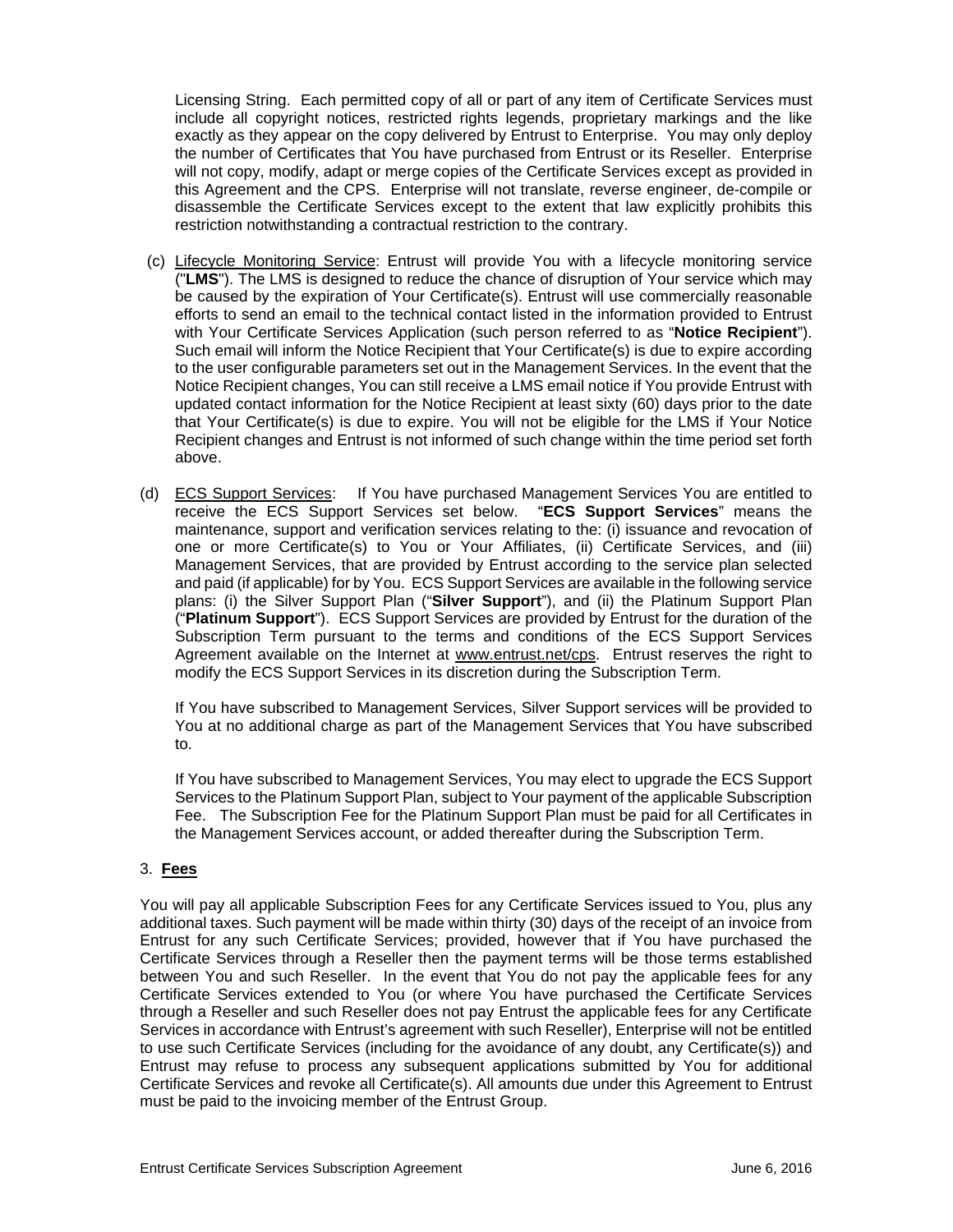### 4. **Representations, Warranties and Additional Obligations**

You represent and warrant to Entrust and all Certificate Beneficiaries that You have the authority to bind Your Affiliates to this Agreement and the CPS as a Subscriber (if Your Affiliates are issued any Certificate(s) or otherwise receive any Certificate Services in connection with the Management Services purchased hereunder, if applicable). You will and You will cause Your Affiliates who receive any Certificate Services hereunder, and Your Agents, to comply with: (A) the requirements (including but not limited to providing the representations and warranties) set forth in this Agreement, the applicable CPS and, in the case of EV SSL Certificate(s) and EV Code Signing Certificate(s), the EV Guidelines, and (B) all applicable laws including, without limitation, laws relating to import, export, licensing, and data protection, as they apply to the activities contemplated under this Agreement or the right to include personal information in Certificates.

You further represent and warrant to Entrust and all Certificate Beneficiaries that:

- (i) in the case of Code Signing Certificates and EV Code Signing Certificates, You will not use the Certificate to digitally sign hostile code, including spyware or other malicious software (malware) that is downloaded without user consent and You acknowledge that Entrust will revoke such Certificate if You fail to comply;
- (ii) all information provided, and all representations made, by Subscriber in relation to any Certificate Services are and will be complete, accurate and truthful (and Subscriber will promptly update such information and representations from time to time as necessary to maintain such completeness and accuracy);
- (iii) the Private Key corresponding to the Public Key submitted to Entrust in connection with Certificate Services Application was created using sound cryptographic techniques and all measures necessary have been taken to maintain sole control of, keep confidential, and properly protect the Private Key (and any associated access information or device – e.g., password or token) at all times;
- (iv) any information provided to Entrust or to any independent third-party Registration Authorities in connection with Certificate Services Application does not infringe, misappropriate, dilute, unfairly compete with, or otherwise violate the intellectual property, or other rights of any person, entity, or organization in any jurisdiction;
- (v) the Certificate(s) will not be installed or used until it has reviewed and verified the accuracy of the data in each Certificate(s);
- (vi) in the case of Entrust SSL Certificates, EV SSL Certificates and Private SSL Certificates, the Certificate(s) will be installed only on the server accessible at the domain name (subjectAltName(s)) listed on the Certificate(s);
- (vii) Certificates will only be used in compliance with all applicable laws, solely for authorized company business, solely in accordance with the Agreement and the CPS and, the Certificate Services will not be used for any hazardous or unlawful (including tortious) activities;
- (viii) You will immediately respond to Entrust's instructions concerning (1) compromise of the Private Key associated with any Certificate, and (2) misuse or suspected misuse of a Certificate;
- (ix) all use of the Certificate and its associated private key will cease immediately, and the Subscriber will promptly notify Entrust and request the revocation of the Certificate, if (1) any information included in the Subscriber's Certificate Services Application or Certificate changes, is or becomes incorrect or inaccurate, or if any change in any circumstances would make the information in the Certificate incorrect, misleading or inaccurate; or (2) there is any actual or suspected misuse or compromise of the Private Key (or key activation data) associated with the Public Key in the Certificate;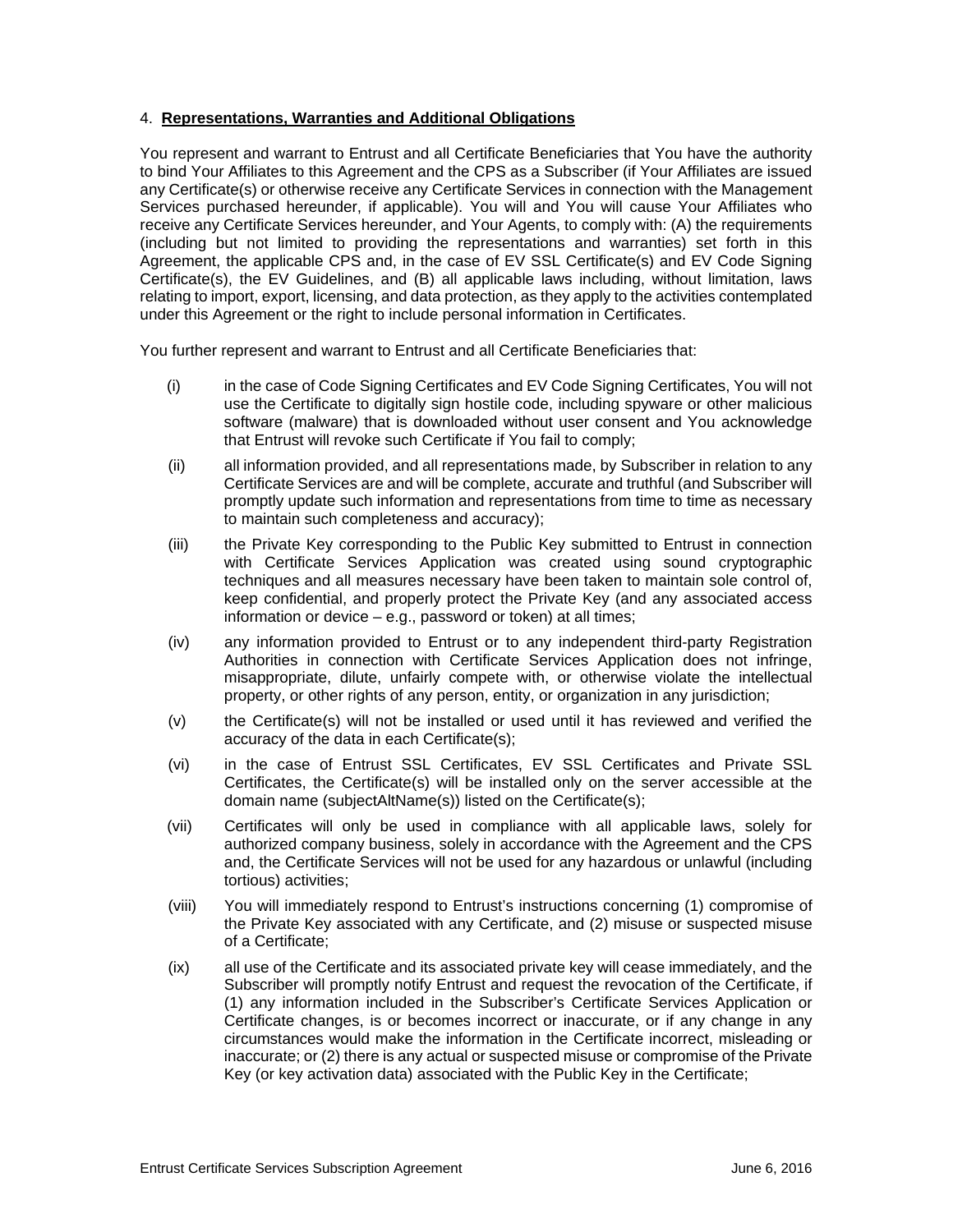- (x) all use of the (1) Certificate and (2) Private Key associated with the Public Key in such Certificate Services will cease upon expiration or revocation of such Certificate, and such Certificate will be removed from the devices and/or software in which it has been installed;
- (xi) Your Agents are duly authorized and qualified to perform this Agreement on Your behalf, and such Agents will meet the requirements of this Agreement, the applicable CPS and, in the case of EV SSL Certificate(s) and EV Code Signing Certificate(s), the EV Guidelines;
- (xii) the subject named in the Certificate(s) corresponds to the Subscriber, and that the Subscriber has authorized the inclusion of such information in the Certificate; and
- (xiii) You have the exclusive right to use the domain name or email address listed in Certificate;
- (xiv) in respect to EV Code Signing Certificates; (1) You will only digitally sign code that complies with the requirements set forth in the EV Code Signing Guidelines, (2) in the event that there is evidence that the EV Code Signing Certificate was used to digitally sign hostile code, including spyware or other malicious software (malware) downloaded without user consent, or the code has a serious vulnerability; (A) all use of the EV Code Signing Certificate and its associated private key will cease immediately, and (B) You will immediately notify Entrust and request the revocation of the EV Code Signing Certificate if You become aware (by whatever means) that Enterprise has digitally signed code that contains hostile code, including spyware or other malicious software (malware) that is downloaded without user consent, (3) You acknowledge that ASV's may independently determine that an EV Code Signing Certificate is malicious or compromised and that ASV's and ASV's products may have the ability to modify its customer experiences or "blacklist" an EV Code Signing Certificate without notice to You or Entrust and without regard to the revocation status of the EV Code Signing Certificate, (4) You will, as a best practice, timestamp the digital signature after digitally signing Your code, (5) You acknowledge that (a) Entrust will not provide EV Code Signing Certificates with signing keys that are less than 2048 bits, and (b) You will provide SHA-2 as an option for the hashing algorithm;
- (xv) in respect to Document Signing Certificates, You will generate and protect the Key Pair in a cryptographic module that (a) prevents exportation or duplication, and (ii) meets or exceeds FIPS 140-2 Level 2 certification standards.

You expressly agree that You will:

- a) understand and, if necessary, receive proper education in the use of Public-Key cryptography and Certificate(s) including Certificate Services;
- b) provide, in any communications with Entrust or an independent third-party Registration Authority, correct information with no errors, misrepresentations, or omissions;
- c) generate a new, secure, and cryptographically sound Key Pair to be used in association with the Certificate or Subscriber's Certificate Services Application;
- d) read and agree to all terms and conditions of the CPS;
- e) refrain from modifying the contents of Certificates;
- f) use Certificates and Certificate Services exclusively for legal and authorized purposes in accordance with the terms and conditions of the CPS and applicable laws;
- g) only use Certificates on behalf of the organization listed as the Subject in such Certificates;
- h) keep confidential and properly protect the Private Keys;
- i) notify Entrust as soon as reasonably practicable of any change to any information included in the Subscriber's Certificate Services Application or any change in any circumstances that would make the information in the Subscriber's Certificate Services Application misleading or inaccurate;
- j) notify Entrust as soon as reasonably practicable of any change to any information included in the Certificate or any change in any circumstances that would make the information in the Certificate misleading or inaccurate;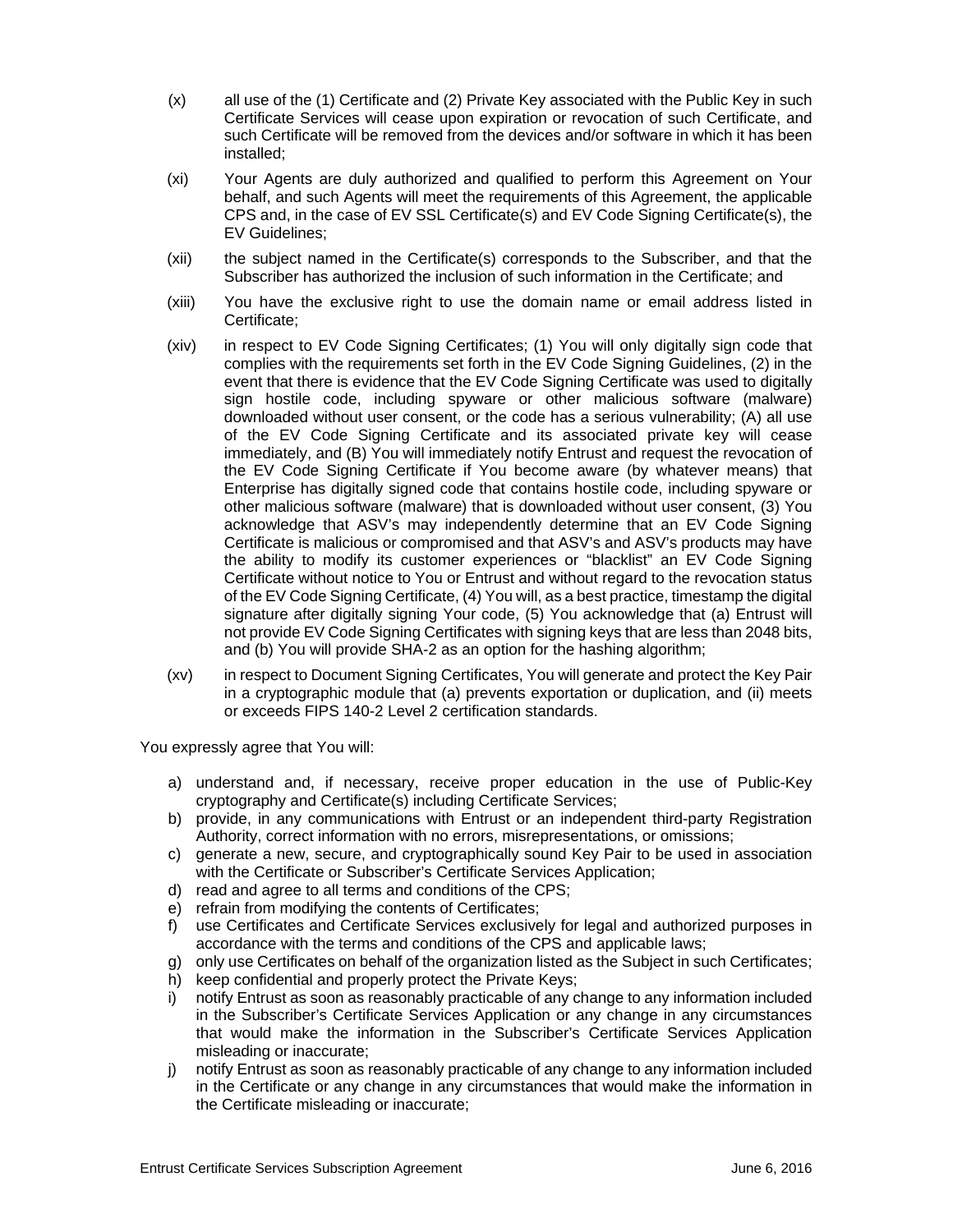- k) immediately cease to use Certificates if any information included in the Certificate or if any change in any circumstances would make the information in the Certificate misleading or inaccurate;
- l) notify Entrust immediately of any suspected or actual Compromise of the Private Keys and request the revocation of such Certificate;
- m) immediately cease to use the Certificate upon (a) expiration or revocation of such Certificate, or (b) any suspected or actual Compromise of the Private Key corresponding to the Public Key in such Certificate, and remove such Certificate from the devices and/or software in which it has been installed;
- n) will comply with all applicable laws including, without limitation, laws relating to import, export, licensing, and data protection, as they apply to the activities contemplated under this Agreement including without limitation Enterprise's right to export, import or use the Certificate Services or the right to include personal information in Certificates;
- o) refrain from using the Private Key corresponding to the Public Key in the Certificate to sign other Certificate(s); and
- p) use appropriate judgment about whether it is appropriate, given the level of security and trust provided by Certificate, to use Certificate in any given circumstance.

For the avoidance of any doubt, (1) Entrust will not be under any obligation to issue any Certificate containing pre-qualified information if such pre-qualified information is subsequently found to have changed or to be in any way inaccurate, incorrect, or misleading; (2) by submitting a request for Certificate, You are representing and warranting that the pre-qualified information has not changed and is in no way inaccurate, incorrect, or misleading; (3) Entrust shall be entitled to revoke a Certificate issued to You if (i) the pre-qualified information submitted by You is subsequently found to have changed or to be inaccurate, incorrect, or misleading, (ii) if revocation is requested by You, (iii) upon expiry or termination of this Agreement, or (iv) for any other reason identified for revocation in the CPS or the applicable EV Guidelines; (4) You must notify Entrust immediately of any change to any information included in any Certificate issued to You or any Certificate management service application submitted by You or any change circumstances that would make the information in any such Certificate or Certificate Management Service application inaccurate, incorrect, or misleading, and (5) You must notify Entrust immediately of any changes to pre-qualified information, or any changes in any circumstances that would make any pre-qualified information inaccurate, incorrect, or misleading.

Client Certificates and Mobile Device Certificates may be issued and distributed to third parties within the Permitted Group, provided that such issuance and distribution is done pursuant to the Client Certificate Agreement and provided that (i) You have independently verified the information included in each Client Certificate as being accurate; (ii) the individual to whom such Client Certificate is issued has consented to the inclusion of all data that is incorporated into such Client Certificates; (iii) You have paid the applicable license fee for the Client Certificate; and (iv) such Client Certificate is used for Enterprise related business only.

# 5. **Confidentiality**

You acknowledge that the Certificate Services (and any information incorporated therein or provided thereto) contain the confidential information of Entrust. You will not translate, reverse engineer, de-compile, disassemble, or develop competitive Certificate Services using any such information derived from Entrust's confidential information. You will retain Entrust's confidential information in confidence and will use, disclose, and copy it solely for the purpose of, and in accordance with the Agreement. You will only disclose Entrust's confidential information to Your employees and Enterprise employees with a need to know. You will use the same degree of care as You use to protect Your own confidential information of a similar nature, but no less than reasonable care, to prevent the unauthorized use or disclosure of Entrust's confidential information.

You will not be bound by any obligations restricting disclosure and use set forth in this Agreement with respect to Entrust's confidential information, or any part thereof, which: (i) was known to You prior to disclosure, without any obligation of confidentiality; (ii) was lawfully in the public domain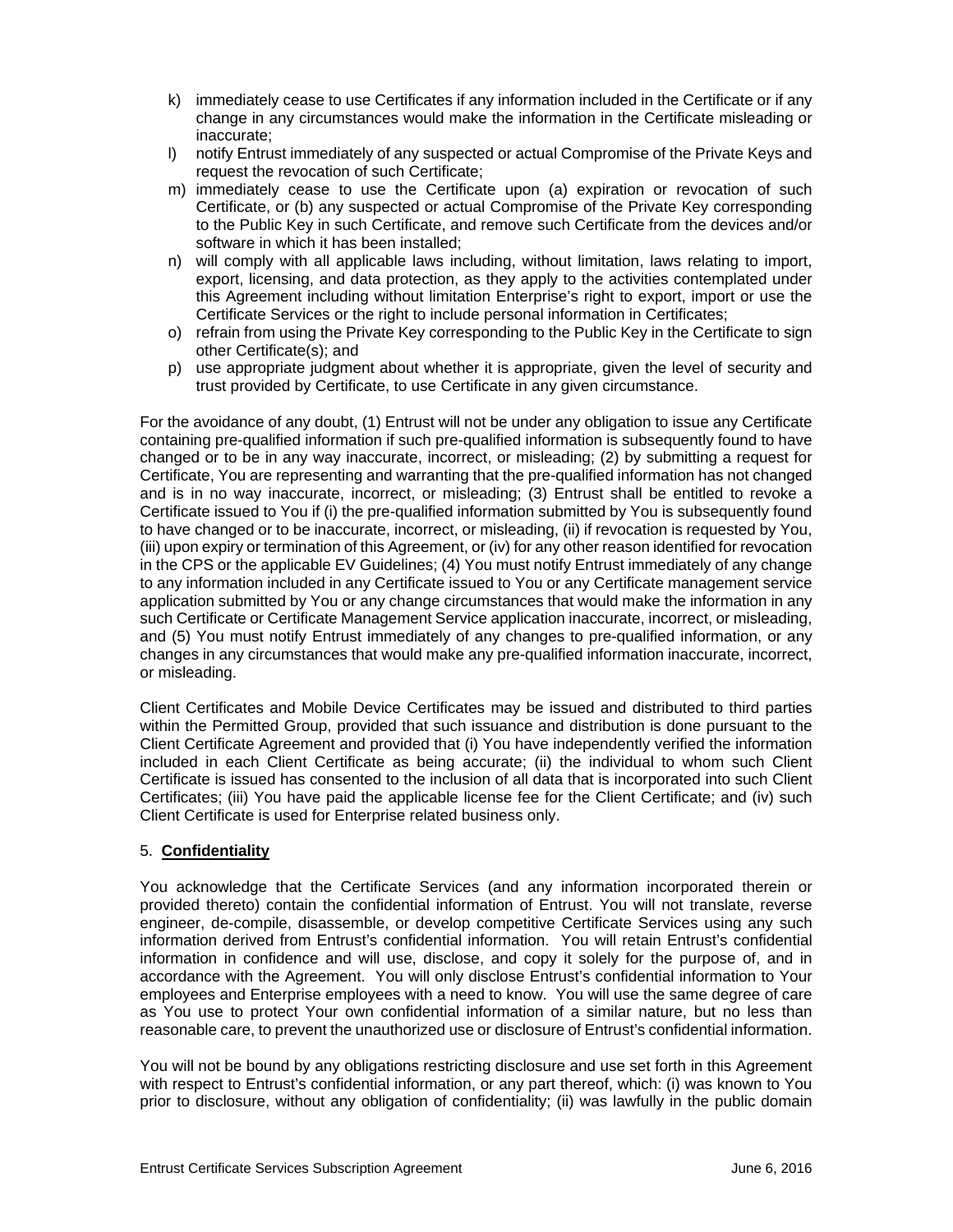prior to its disclosure, or becomes publicly available other than through a breach of this Agreement; (iii) was disclosed to You by a third party, provided that such third party is not in breach of any confidentiality obligation in respect of such information; or (iv) is independently developed by You.

If You are compelled pursuant to legal, judicial, or administrative proceedings, or otherwise required by law, to disclose the confidential information of Entrust, You will use reasonable efforts to seek confidential treatment for such confidential information, and provide prior notice to Entrust to allow Entrust to seek protective or other court orders.

### 6. **Intellectual Property Ownership**

The Certificate Services and all modifications, enhancements and derivative works thereof, including all right, title and interest (and all intellectual proprietary rights therein) remain the sole and exclusive property of Entrust and/or its third-party licensors.

## 7. **DISCLAIMER OF WARRANTY**

**EXCEPT FOR THE EXPLICIT REPRESENTATIONS, WARRANTIES, AND CONDITIONS PROVIDED IN THIS AGREEMENT AND THE CPS, CERTIFICATE SERVICES AND ANY SERVICES PROVIDED IN RESPECT TO CERTIFICATE(s) ARE PROVIDED "AS IS", AND NEITHER ENTRUST GROUP, ENTRUST GROUP AFFILIATES NOR ANY INDEPENDENT THIRD-PARTY REGISTRATION AUTHORITIES OPERATING UNDER THE ENTRUST CERTIFICATION AUTHORITIES, NOR ANY RESELLERS, CO-MARKETERS, OR ANY SUBCONTRACTORS, DISTRIBUTORS, AGENTS, SUPPLIERS, EMPLOYEES, OR DIRECTORS OF ANY OF THE FOREGOING MAKE ANY REPRESENTATIONS OR GIVE ANY WARRANTIES, OR CONDITIONS, WHETHER EXPRESS, IMPLIED, STATUTORY, BY USAGE OF TRADE, OR OTHERWISE, AND ENTRUST GROUP, ENTRUST GROUP AFFILIATES, ALL INDEPENDENT THIRD-PARTY REGISTRATION AUTHORITIES OPERATING UNDER THE ENTRUST CERTIFICATION AUTHORITIES, ALL RESELLERS OR CO-MARKETERS, AND ANY SUBCONTRACTORS, DISTRIBUTORS, AGENTS, SUPPLIERS, EMPLOYEES, OR DIRECTORS OF ANY OF THE FOREGOING SPECIFICALLY DISCLAIM ANY AND ALL REPRESENTATIONS, WARRANTIES, AND CONDITIONS OF MERCHANTABILITY, NON-INFRINGEMENT, TITLE, SATISFACTORY QUALITY, OR FITNESS FOR A PARTICULAR PURPOSE. EXCEPT FOR THE EXPLICIT REPRESENTATIONS, WARRANTIES AND CONDITIONS CONTAINED IN THIS AGREEMENT AND IN THE CPS, THE ENTIRE RISK OF THE USE OF ANY CERTIFICATE SERVICES OR ANY SERVICES PROVIDED IN RESPECT CERTIFICATE SERVICES OR THE VALIDATION OF DIGITAL SIGNATURES WILL BE BORNE SOLELY BY YOU.**

#### 8. **LIMITATION OF LIABILITY**

**IN NO EVENT WILL THE TOTAL CUMULATIVE LIABILITY OF ENTRUST GROUP, ENTRUST GROUP AFFILIATES, ANY INDEPENDENT THIRD-PARTY REGISTRATION AUTHORITY OPERATING UNDER AN ENTRUST CERTIFICATION AUTHORITY, ANY RESELLERS, OR CO-MARKETERS, OR ANY SUBCONTRACTORS, DISTRIBUTORS, AGENTS, SUPPLIERS, EMPLOYEES, OR DIRECTORS OF ANY OF THE FOREGOING TO ANY SUBSCRIBER, RELYING PARTY OR ANY OTHER PERSON, ENTITY, OR ORGANIZATION ARISING OUT OF OR RELATING TO ANY CERTIFICATES, CERTIFICATE SERVICES OR ANY SERVICES OR SOFTWARE PROVIDED IN RESPECT TO CERTIFICATE SERVICES, INCLUDING ANY USE OR RELIANCE ON ANY CERTIFICATE SERVICES, EXCEED THE GREATER OF (1) ONE THOUSAND UNITED STATES DOLLARS (\$1,000.00 U.S.), OR (2) TWO TIMES THE FEES PAID BY YOU TO ENTRUST UNDER THIS AGREEMENT DURING THE TWELVE MONTHS PRIOR TO THE INITIATION OF THE CLAIM TO A MAXIMUM OF ONE HUNDRED THOUSAND DOLLARS (\$100,000.00) (SUCH GREATER NUMBER REFERRED TO AS THE "CUMULATIVE DAMAGE CAP"). THE FOREGOING LIMITATIONS WILL APPLY TO ANY LIABILITY WHETHER BASED IN CONTRACT (INCLUDING FUNDAMENTAL BREACH), TORT (INCLUDING NEGLIGENCE), LEGISLATION OR ANY OTHER THEORY OF LIABILITY,**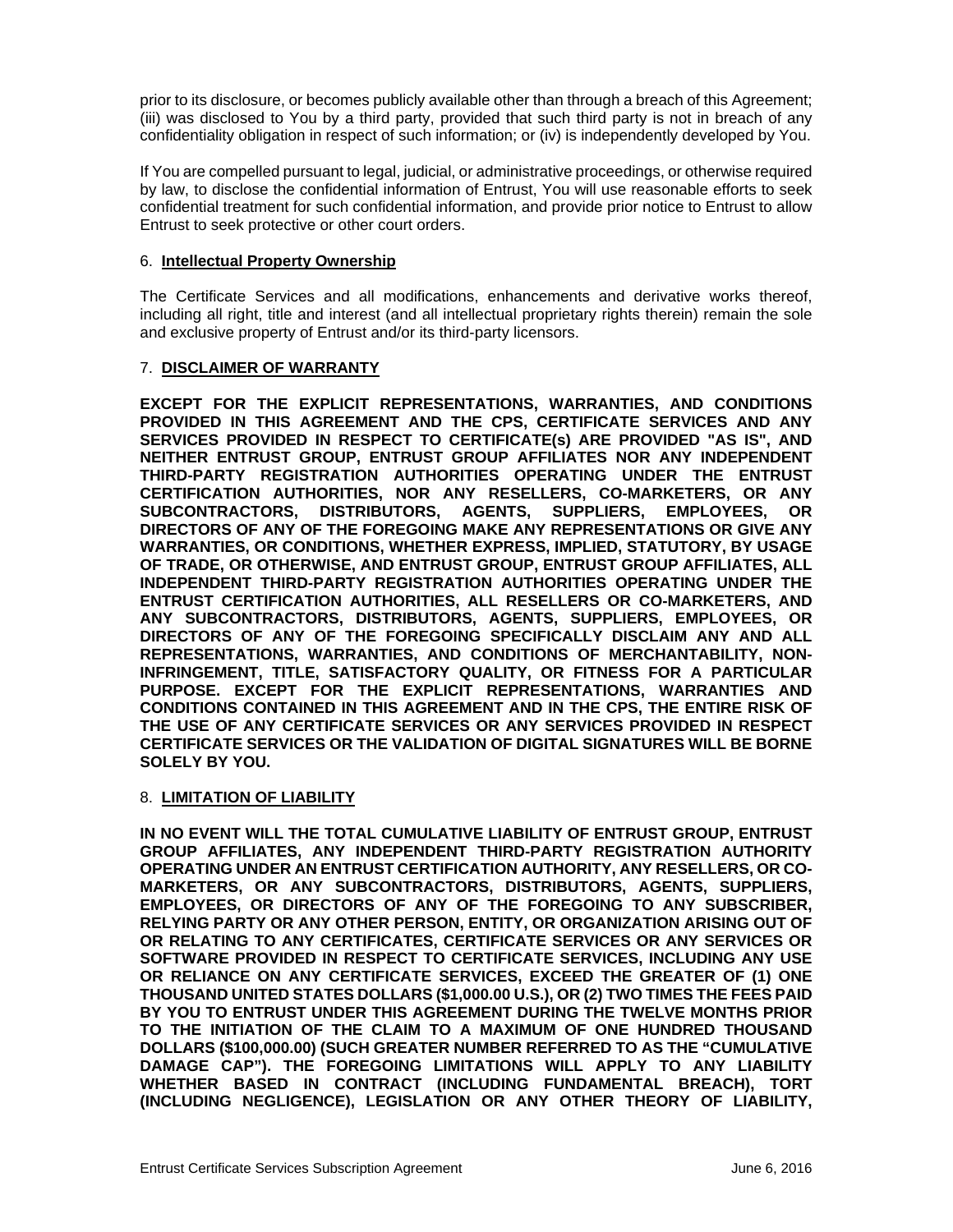**INCLUDING ANY DIRECT, INDIRECT, SPECIAL, STATUTORY, PUNITIVE, EXEMPLARY, CONSEQUENTIAL, RELIANCE, OR INCIDENTAL DAMAGES.** 

**IN NO EVENT WILL ENTRUST GROUP, ENTRUST GROUP AFFILIATES OR ANY INDEPENDENT THIRD-PARTY REGISTRATION AUTHORITY OPERATING UNDER AN ENTRUST CERTIFICATION AUTHORITY, OR ANY RESELLERS, CO-MARKETERS, OR ANY SUBCONTRACTORS, DISTRIBUTORS, AGENTS, SUPPLIERS, EMPLOYEES, OR DIRECTORS OF ANY OF THE FOREGOING BE LIABLE FOR ANY INCIDENTAL, SPECIAL, STATUTORY, PUNITIVE, EXEMPLARY, INDIRECT, RELIANCE, OR CONSEQUENTIAL DAMAGES (INCLUDING, WITHOUT LIMITATION, DAMAGES FOR LOSS OF BUSINESS, LOSS OF BUSINESS OPPORTUNITIES, LOSS OF GOODWILL, LOSS OF PROFITS, BUSINESS INTERRUPTION, LOSS OF DATA, LOST SAVINGS OR OTHER SIMILAR PECUNIARY LOSS) WHETHER ARISING FROM CONTRACT (INCLUDING FUNDAMENTAL BREACH), TORT (INCLUDING NEGLIGENCE), LEGISLATION OR ANY OTHER THEORY OF LIABILITY.** 

**THE FOREGOING LIMITATIONS WILL APPLY NOTWITHSTANDING THE FAILURE OF ESSENTIAL PURPOSE OF ANY LIMITED REMEDY STATED HEREIN AND EVEN IF ENTRUST GROUP, ENTRUST GROUP AFFILIATES OR ANY INDEPENDENT THIRD-PARTY REGISTRATION AUTHORITY OPERATING UNDER AN ENTRUST CERTIFICATION AUTHORITY, OR ANY RESELLERS, CO-MARKETERS, OR ANY SUBCONTRACTORS, DISTRIBUTORS, AGENTS, SUPPLIERS, EMPLOYEES, OR DIRECTORS OF ANY OF THE FOREGOING HAVE BEEN ADVISED OF THE POSSIBILITY OF THOSE DAMAGES.** 

**SOME JURISDICTIONS DO NOT ALLOW THE EXCLUSION OR LIMITATION OF LIABILITY FOR CONSEQUENTIAL OR INCIDENTAL DAMAGES, SO THESE LIMITATIONS SET FORTH ABOVE MAY NOT APPLY (OR SHALL APPLY TO THE MAXIMUM EXTENT PERMITTED BY LAW, IF APPLICABLE) TO CERTAIN SUBSCRIBERS, RELYING PARTIES, OR OTHER PERSONS, ENTITIES, OR ORGANIZATIONS. THE DISCLAIMERS OF REPRESENTATIONS, WARRANTIES, AND CONDITIONS AND THE LIMITATIONS OF LIABILITY IN THIS AGREEMEMT CONSTITUTE AN ESSENTIAL PART OF THIS AGREEMENT. ALL SUBSCRIBERS, RELYING PARTIES, AND OTHER PERSONS, ENTITIES, AND ORGANIZATIONS ACKNOWLEDGE THAT BUT FOR THESE DISCLAIMERS OF REPRESENTATIONS, WARRANTIES, AND CONDITIONS AND LIMITATIONS OF LIABILITY, ENTRUST WOULD NOT ISSUE CERTIFICATE(S) TO SUBSCRIBERS AND NEITHER ENTRUST NOR ANY ANY INDEPENDENT THIRD-PARTY REGISTRATION AUTHORITIES OPERATING UNDER AN ENTRUST CERTIFICATION AUTHORITY, NOR ANY RESELLERS, CO-MARKETERS, OR ANY SUBCONTRACTORS, DISTRIBUTORS, AGENTS, SUPPLIERS, EMPLOYEES, OR DIRECTORS OF ANY OF THE FOREGOING WOULD PROVIDE SERVICES IN RESPECT TO CERTIFICATE SERVICES AND THAT THESE PROVISIONS PROVIDE FOR A REASONABLE ALLOCATION OF RISK.** 

#### 9. **Term**

This Agreement will continue for the Subscription Term, however, it will terminate if You, Your Affiliates, or Your Agents fail to comply with any of the material terms or conditions of this Agreement (including for the avoidance of any doubt, the CPS and in the case of EV SSL Certificates and EV Code Signing Certificate(s), the EV Guidelines). Enterprise will immediately cease to use the Certificate Services upon the earlier of (a) expiration of the Subscription Term; or (b) upon a breach of this Agreement (including the CPS) by either You, Your Affiliates or Your Agents. Entrust may also terminate this Agreement in its discretion with notice to You in order to comply with any third party licensing or other contractual or legal obligation to which Entrust is subject. This Agreement will terminate upon expiration of the Subscription Term or revocation by Entrust of all Certificates issued hereunder if such revocation occurs prior to the end of the Subscription Term. You must, upon such expiration cease all use of Your Certificate Services and remove any Certificates issued under this Agreement from the devices and/or software in which it has been installed. The provisions entitled "Representations, Warranties And Additional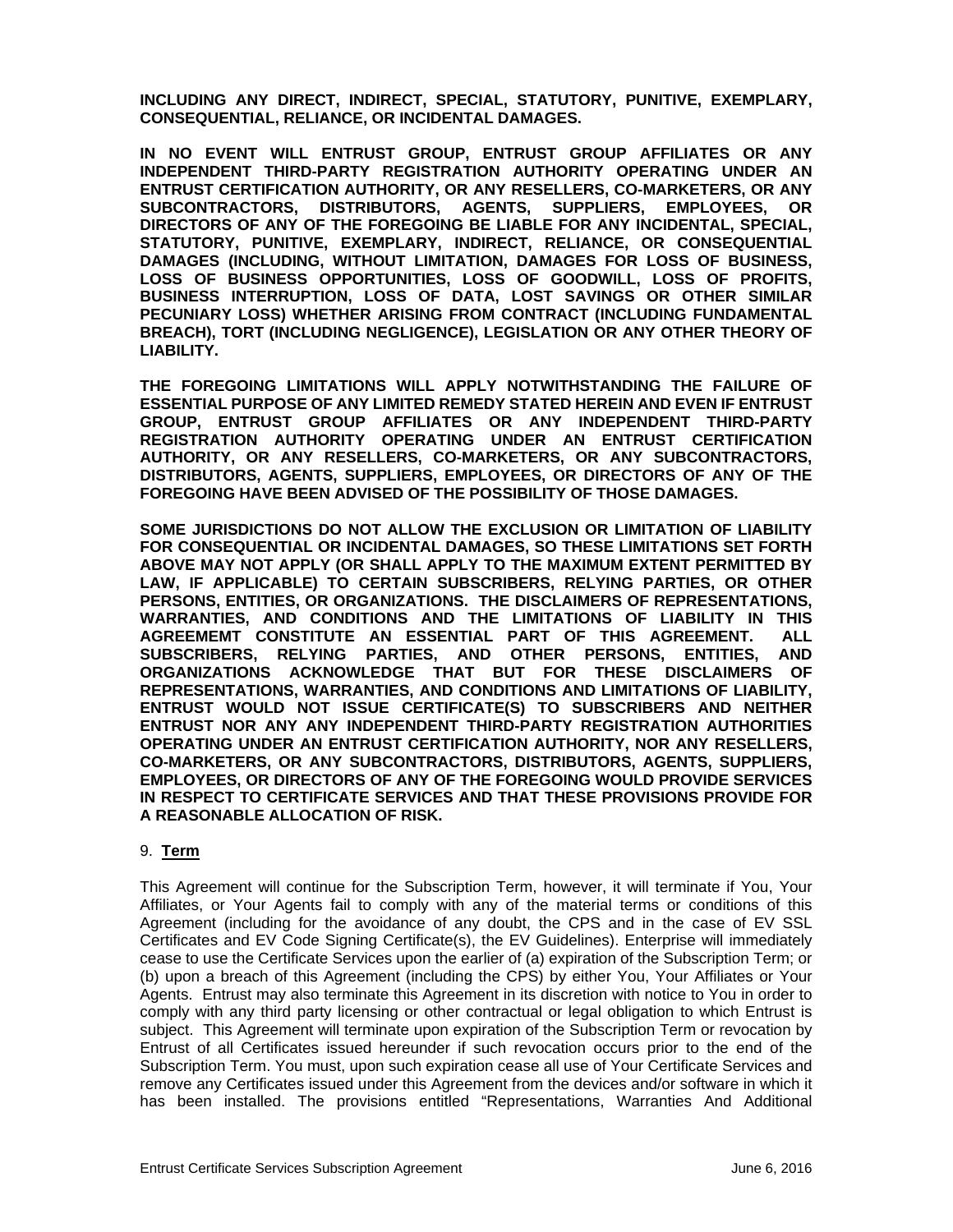Obligations", "Confidentiality", "Intellectual Property Ownership", "Disclaimer of Warranties", "Limitation of Liability", "Term", "Severability", "Audit Right", "Third Party Beneficiaries", "Entire Agreement", and those provisions of the CPS that are designated as surviving termination will continue in force even after any termination or expiration of this Agreement. All payment obligations will survive termination.

### 10. **Severability**

Whenever possible, each provision of this Agreement, the CPS, any other agreements will be interpreted in such manner as to be effective and valid under applicable law. If the application of any provision of this Agreement, the CPS, any other agreements or any portion thereof to any particular facts or circumstances will be held to be invalid or unenforceable by an arbitrator or court of competent jurisdiction, then (i) the validity and enforceability of such provision as applied to any other particular facts or circumstances and the validity of other provisions of this Agreement, the CPS, or any other agreements will not in any way be affected or impaired thereby, and (ii) such provision will be enforced to the maximum extent possible so as to effect its intent and it will be reformed without further action to the extent necessary to make such provision valid and enforceable.

**FOR GREATER CERTAINTY, IT IS EXPRESSLY UNDERSTOOD AND AGREED THAT EVERY PROVISION OF THIS AGREEMENT, THE CPS, AND ANY OTHER AGREEMENTS THAT DEALS WITH (I) LIMITATION OF LIABILITY OR DAMAGES, (II) DISCLAIMERS OF REPRESENTATIONS, WARRANTIES, CONDITIONS, OR LIABILITIES, OR (III) INDEMNIFICATION, IS EXPRESSLY INTENDED TO BE SEVERABLE FROM ANY OTHER PROVISIONS OF THIS AGREEMENT, THE CPS, AND ANY OTHER AGREEMENTS AND WILL BE SO INTERPRETED AND ENFORCED.** 

## 11. **Third Party Databases**

In performing limited verification Entrust may determine whether the organizational identity, address, and domain name provided with Your Certificate Services Application are consistent with information contained in third-party databases (the "Databases"). Entrust may perform an investigation which may attempt to confirm Your business name, street address, mailing address, telephone number, line of business, year started, number of employees, CEO, telephone number and Your business existence. You acknowledge that some of the information submitted to obtain Certificate Services may become included in the Databases. This information will only include: business name, street address, mailing address, telephone number (outside source), line of business, year started, number of employees, CEO, telephone number and Your business existence.

# 12. **Use of the Entrust Secured Site-Sea**l

Subject to the terms and conditions of this Agreement, You may use Your Certificate Services with the Entrust Secured Site-Seal; provided, however that (i) Entrust delivers to You the Entrust Secured Site-Seal together with, or in conjunction with, Your Certificate Services; and (ii) **BY CLICKING THE "ACCEPT" ICON BELOW AND BY USING THE ENTRUST SECURED SITE-SEAL, YOU AGREE TO BE BOUND BY THE TERMS AND CONDITIONS OF THE ENTRUST SECURED SITE-SEAL LICENSE AGREEMENT SET FORTH AT** http://www.entrust.net/cps**.**

# 13. **Export**

Certificate Services and related information may be subject to export, import, and/or use restrictions. You will comply with all laws and regulations applicable to Your right to export, import, and/or use Certificate Services or related information, including, without limitation, all laws and regulations in respect to nuclear, chemical or biological weapons proliferation. You will be responsible for procuring all required licenses and permissions for any export, import, and/or use of Certificate Services or related information. Certain cryptographic techniques, software,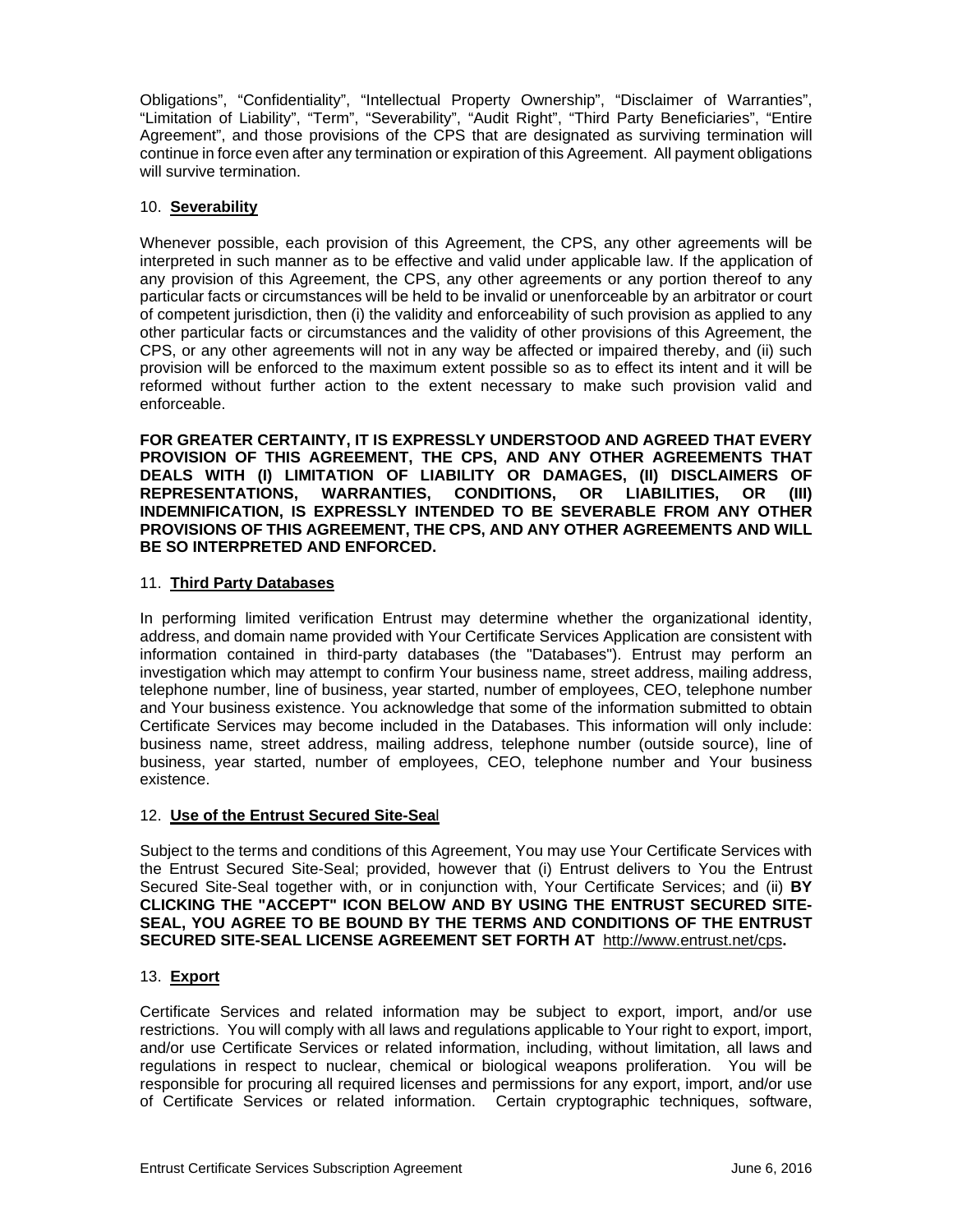hardware, and firmware ("Technology") that may be used in processing or in conjunction with Certificate Services may be subject to export, import, and/or use restrictions. You will comply with all laws and regulations applicable to a Subscriber's right to export, import, and/or use such Technology or related information. You will be responsible for procuring all required licenses and permissions for any export, import, and/or use of such Technology or related information.

### 14. **Third Party Beneficiaries**

You expressly acknowledge that each Application Software Vendor and each member of the Entrust Group and Entrust Group Affiliates are express third party beneficiaries, and may enforce this Agreement and the CPS against Enterprise and rely on all terms of this Agreement and the CPS.

## 15. **Audit Right**

You shall keep reasonable records relating to (i) the number of copies of Certificates deployed by Enterprise; and (ii) the number of servers which make use of such Certificates. A chartered or certified public accountant selected by Entrust may, upon reasonable notice and during normal business hours, but no more often than once a year, inspect Your records to ensure that You are complying with Your obligations hereunder.

## 16. **Governing Law**

The laws of the Province of Ontario, Canada, excluding its conflict of laws rules, shall govern the construction, validity, interpretation, enforceability and performance of the Agreement. The application of the United Nations Convention on Contracts for the International Sale of Goods to the Agreement is expressly excluded. Any dispute arising out of or in respect to the Agreement shall be brought in the provincial or federal courts sitting in Ottawa, Ontario, and each party hereby agrees that such courts shall have personal and exclusive jurisdiction over such disputes. In the event that any matter is brought in a provincial or federal court each party waives any right that such party may have to a jury trial.

#### 17. **Language**

The parties hereby confirm that they have requested that this Agreement and all related documents be drafted in English. Les parties ont exigé que le présent contrat et tous les documents connexes soient rédigés en anglais.

#### 18. **Entire Agreement**

This Agreement (including the CPS) shall constitute the entire agreement between the parties hereto in respect of the subject matter of this Agreement and all previous correspondence, understandings, proposals and other communications shall be completely superseded by the terms hereof. Any purchase order terms included or associated with any order will be of no force or effect except for the identification and quantity of the Certificate Services that are being subscribed for. Any software included in the order is distributed under the terms of the agreement that accompanies such software.